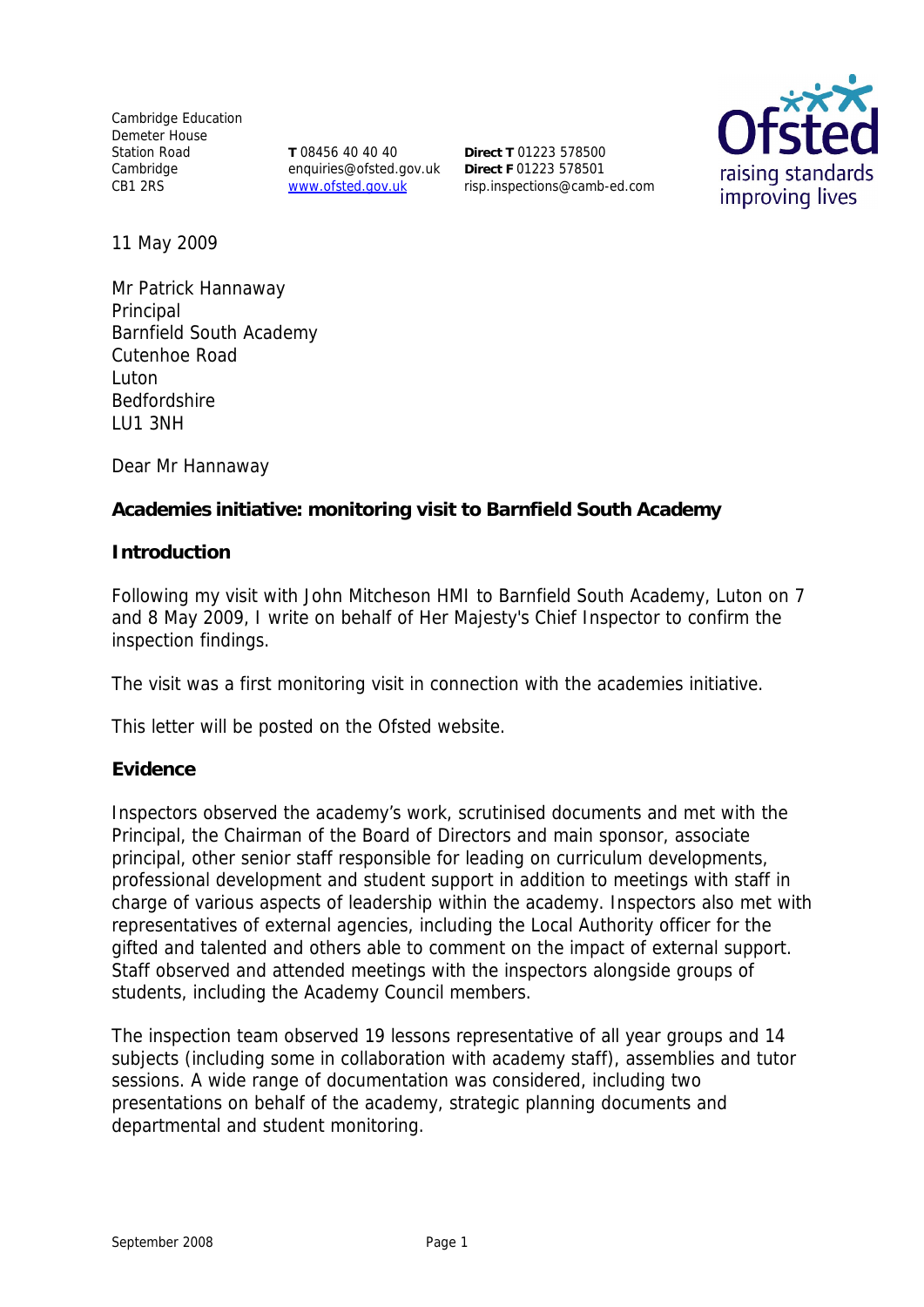

# **Context**

Barnfield South Academy opened in September 2007 for students aged 11-16 following the closure of the predecessor school. It currently uses the same buildings as the predecessor school but new buildings are anticipated to be open in early 2011. It forms part of a federation with its sponsor, Barnfield College, and another academy, Barnfield West, and is part of a wider consortium for Campus Luton that provides planning and delivery of the 14-19 curriculum. The premises have been refurbished thoughtfully whilst awaiting a move into the new building.

The academy is non selective and serves a local community which has a mix of ethnicities. The academy itself has a student population of which around half are of white British heritage and almost one in five are of Pakistani background. The rest of the academy student population is a mix from over 10 different backgrounds. It is smaller than most schools with 815 students on roll, but was also over subscribed with applications for entry in September 2009 and numbers are expected to grow.

The proportion of students who are entitled to free school meals is high at over twice the national average and is currently almost a third of all students. Students with additional learning difficulties and disabilities is also well above national average at 29%. Student mobility is high with a high proportion of students joining the academy later than in Year 7. The profile of the intake is also changing with a gentle rise in the proportion of students who speak English as an additional language. Attendance is now close to national averages as a result of recent improvements. The academy has three specialisms in performing arts, Information Technology (IT) and Enterprise.

The academy has employed almost 80% of its staff from those who worked in the predecessor school. Recruitment of teachers had been problematic for some time resulting in a high proportion of temporary or supply teachers in the predecessor school but this has now changed and, in the last year, applications are more buoyant and staff changes have stabilised.

#### **Achievement and standards**

Students enter Barnfield South with standards that are below national averages, especially in mathematics and literacy skills, but also low in many other subjects. Many had failed to make progress previously in the predecessor school, which had achievement levels that were in the lowest 1% of all schools nationally for the three years prior to closure. As a consequence, Barnfield South inherited a legacy of under achievement and low standards. The major impact of this was problematic levels of basic literacy that undermined improvements in many other subjects. Improving literacy in all subjects is thus a major priority

The proportion of students in Year 11 achieving the headline figure of  $5 A^*$ - C grades at GCSE in 2007 was 19% with only 17% doing so when including mathematics and English. In 2008 the proportion achieving 5 A\*- C grades including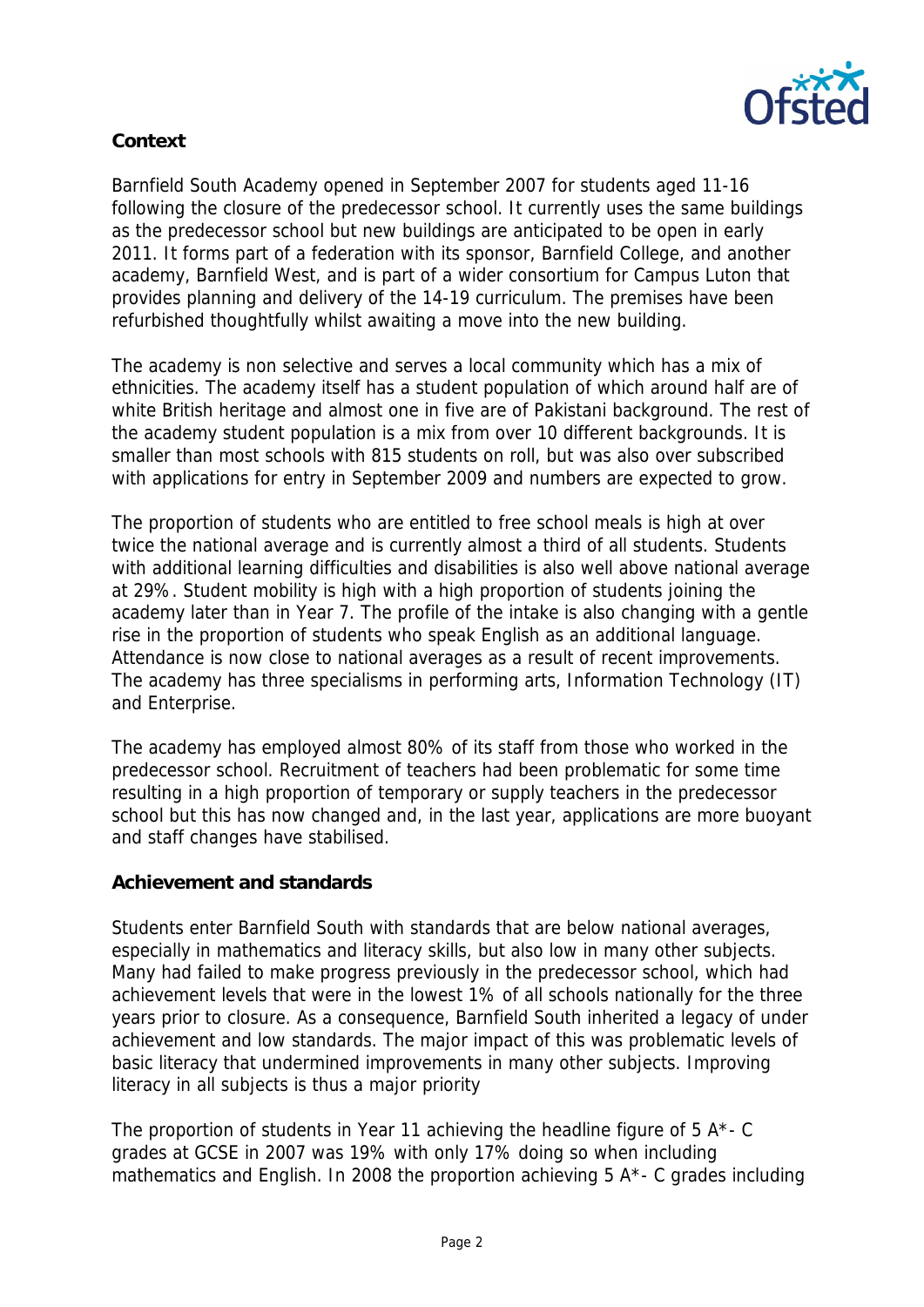

English and mathematics was doubled to 36% with 45% managing 5 GCSE grades in any subjects. Historically the proportion of students who had achieved no passes of any kind had been almost three times the national average at around 6%. This has also improved considerably and in 2008 virtually every student managed to obtain at least one pass. In 2008 the academy was recognised as one of the most improved schools in England and there are compelling reasons to expect this significant progress to be continued in 2009.

Overall student progress has improved from well below to significantly above national averages in mathematics and English. Despite this, achievement overall remains just below expected levels. This is largely due to the poor performance of some departments, including humanities and some sciences but also reflects the priority the academy has put on improving basic numeracy and literacy skills. In this regard it has been successful. Although progress has improved from well below to significantly above national averages in mathematics and English there remain some inconsistencies in the performance of some groups. Boys make slightly less progress than girls for example and Pakistani heritage students and those of white British heritage make less progress compared to all students, especially within Key Stage 3. Students who are entitled to free school meals also underachieve. This means that some students are at greater risk of low achievement than many others. The academy has responded to this by introducing additional support where appropriate via individual tutoring. Students who receive additional support now achieve well compared to their peers.

This paints a picture of considerable improvement from a low base. Although standards are now close to the national average, progress is improving considerably for students across the ability range. The proportion of students who achieve the highest A\*-A grades has improved to 7%. A particular feature of this improvement is that it is being secured across all ability groups although the academy acknowledges that improving attainment and the relative progress of boys is a priority for the future. In the last year however the academy has implemented a robust student assessment and tracking system. This rests on monitoring student progress towards minimum expected grades and where it shows students are slipping it triggers mentoring or additional support. For students in Years 10 and 11 this results in fortnightly checking. It is the accuracy and frequency of this system that leads to confidence in future predicted grades. As a result the academy confidently expects almost half of all students to achieve 5 A\*-C grades at GCSE including English and mathematics in 2009. This would lift progress to significantly above national averages and represent outstanding progress. The minimum expected grade tracking system based on student progress is used to set challenging targets and the academy has already established a culture of achieving these. It expects student progress to be in the top 10% of all schools nationally by 2011.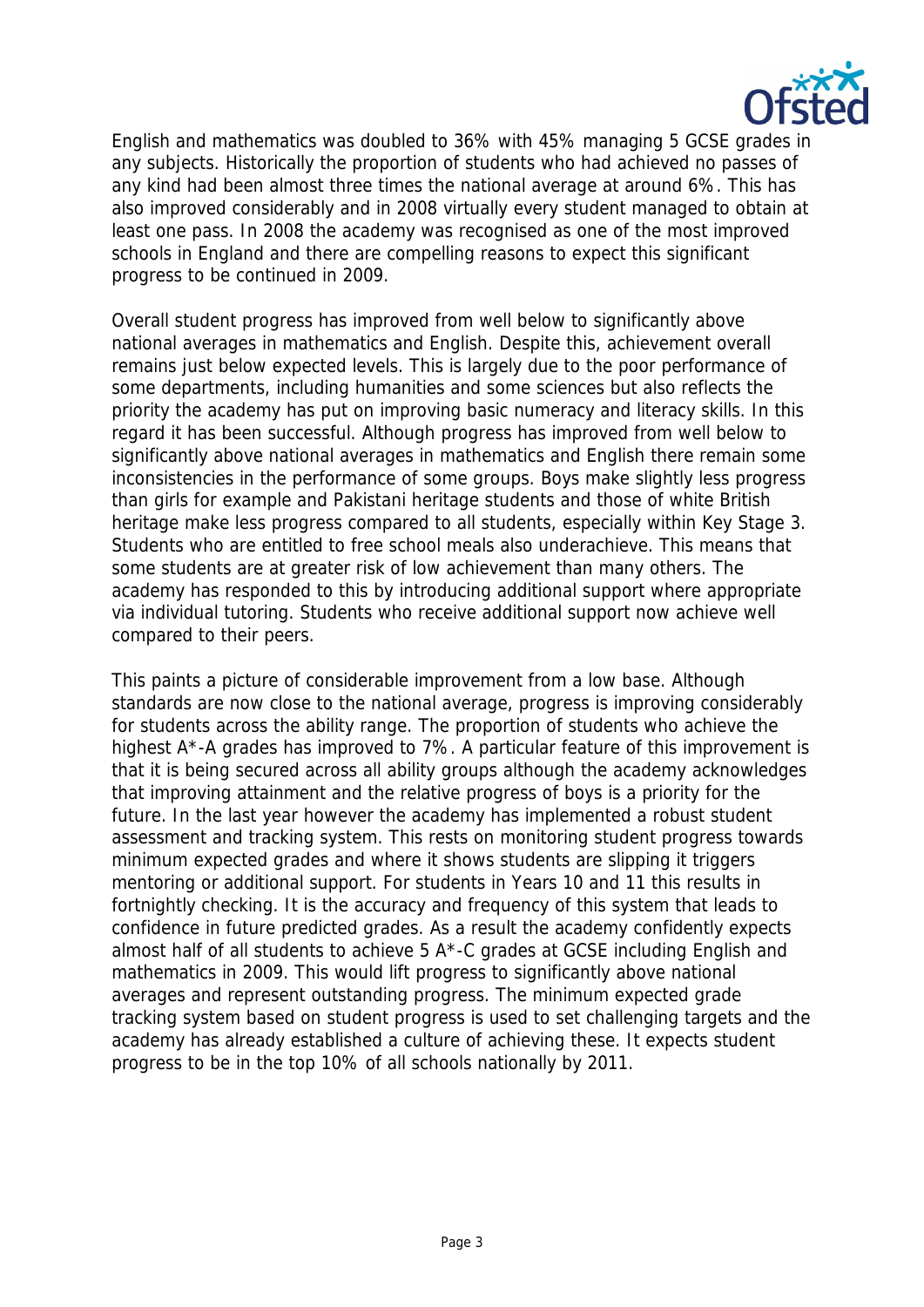

**Personal development and well-being**

Attendance last year was around 92%, which is below the national average, but represents a marked improvement on previous years. Despite a range of strategies to make further improvements, current data shows that so far this year attendance has fallen to 90%. The inconsistent improvement to attendance levels has been analysed by the academy and persistent absences in some year groups are now being targeted in order to improve levels of attendance again.

The rate of exclusions increased significantly in 2007 to unacceptable levels. This was mainly due to measures to establish clear rules and fresh expectations of students and reflected a clear policy. However in 2008, exclusions have fallen dramatically and a majority of students have been reintegrated. Students are much more aware of how they are expected to behave and have responded positively to a new system of rewards for good behaviour and attitudes. This system is innovative and respected by students. It is similar to an 'air miles' credit card scheme in which students who attend well, behave well and engage in their learning are rewarded. The prizes available are highly sought after by the students who recognise and appreciate the thinking behind the scheme.

Behaviour, often unsatisfactory in the past is now satisfactory overall. Students show consideration to each other and visitors. Inspectors found it to be satisfactory or better in most lessons observed and only where teaching failed to capture students' interest did the quality of behaviour decline. When teaching is good behaviour is also. In one outstanding mathematics lesson students showed considerable enthusiasm and as a consequence their behaviour set a standard for others. Outside of lessons, particularly during movement between buildings behaviour is occasionally boisterous but generally satisfactory. Off task behaviour is challenged and recorded systematically; students are clear about the escalation of sanctions. The same 'ladder of sanctions' apply to lateness and as a result punctuality, a problem for many years in the predecessor school, has also improved considerably. The majority of students display positive attitudes in lessons. Most now arrive punctually, listen attentively and behave themselves. They are eager to learn and willing to contribute but a small minority choose not to respond and leave it to others to answer. This is not yet challenged enough by teachers in all subjects.

During discussions with inspectors, students listed improved behaviour, alongside less use of temporary teaching staff, as one of the most noticeable improvements. They felt safe, said bullying had reduced and that when it occurred they knew who to talk to. Students also said that there was no tension between the various ethnic groups but that more widespread integration was desirable, mainly outside of lessons. Although students said that they felt safer because bullying had reduced, they did express concern about the risk from strangers as some aspects of site security could still be improved despite the introduction of CCTV.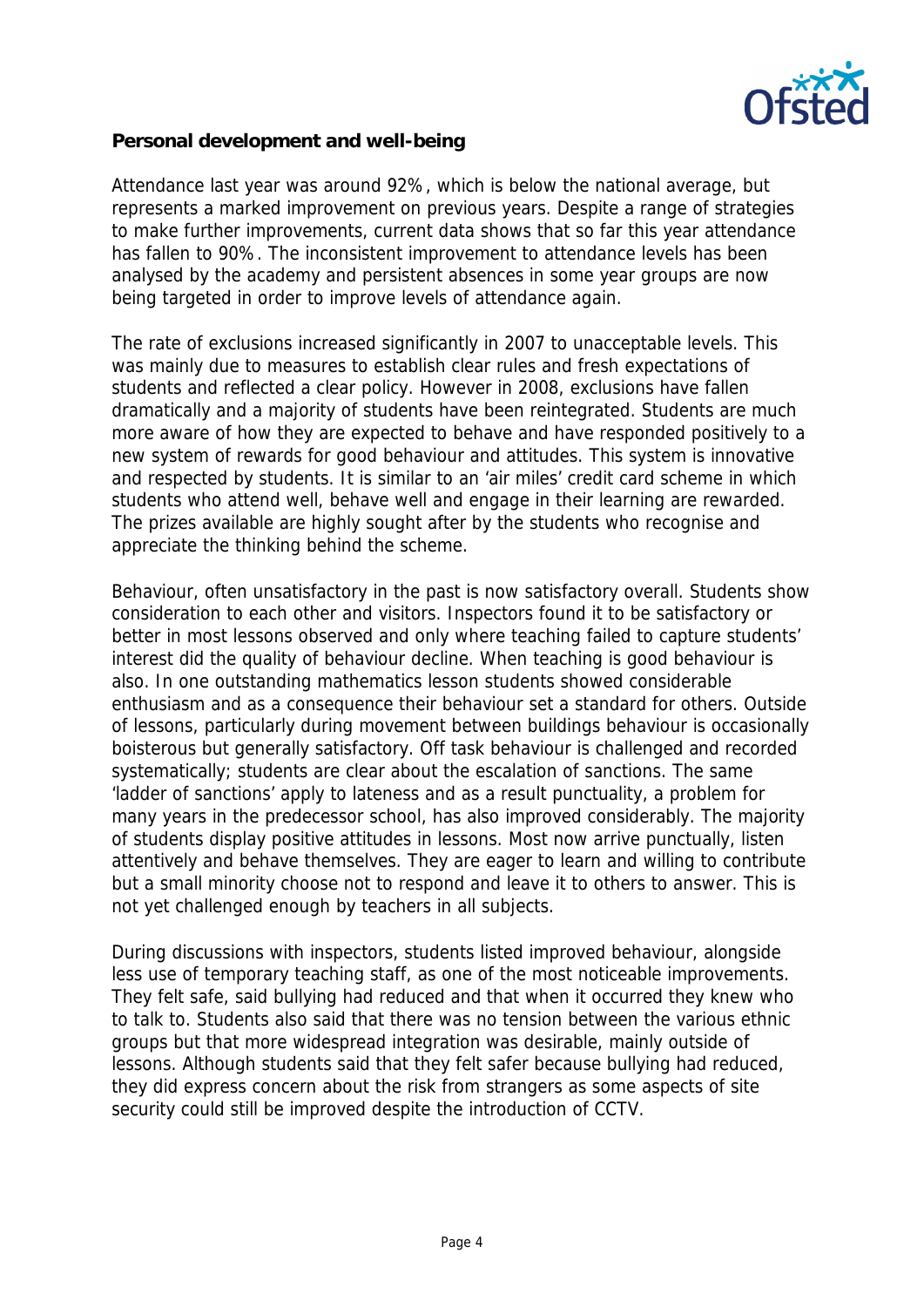

The majority of students receive at least 2 hours of physical education each week although a small minority in Key Stage 4 do not because they follow off-site vocational learning. Students said that after-school, 'there is loads to do', and the majority take part in some after-school or weekend enrichment. A deeper extended offer is planned for all students but there are some examples, now welcomed and supported, that are helping to improve attainment. This includes the Saturday classes and the innovative astronomy sessions alongside optional aspects such as early entry to A level mathematics for high attaining students. Food on offer has improved considerably but some less than healthy food is still for sale at breaks and lunchtimes.

The academy council ensures that the student voice is heard and listened to. There are regular surveys of student opinion, which show clearly the growing pride they now feel in the academy. They also feel that they have an important role to play in the future development of the academy. For example, informing the rewards system and modelling vertical tutoring by older students of younger ones. They feel that the biggest changes have been in improved attitudes, behaviour, respect for teachers, the rewards system, higher expectations, a wider choice of courses and qualifications and above all, permanent teachers. This is an impressive list of improvements. Students would like to see further improvement to the toilets, community involvement, access to all staircases, more technology to accept their Vivo cards alongside longer lunchtimes. Some students who remember the predecessor school are able to compare and speak eloquently about their perception of their current education. One student in particular captured this hugely improved ethos with the words that 'the academy just doesn't give up on you'. This comment reflected their views that 'staff care' about their performance and this has gained their respect.

Students make a growing contribution to the local community, through the schools' specialism in performing arts but also in a range of other initiatives such as care for elderly residents. Students feel that stronger links with the community are being forged through greater involvement with primary feeder students and regular information via the newsletter. The academy, however, recognises that although there is an enhanced engagement with the community it has yet more to do in this regard.

## **Quality of provision**

The quality of teaching has improved considerably in the last year. The academy's current monitoring shows that over 90% of lessons observed are consistently satisfactory or better, and that the percentage of good or outstanding lessons is improving rapidly. Observations by inspectors confirmed the schools views. The majority of lessons seen were satisfactory or better and although there remain occasional inadequate sessions, an increasing proportion of outstanding lessons serve to illustrate the progress made in improving the quality of teaching and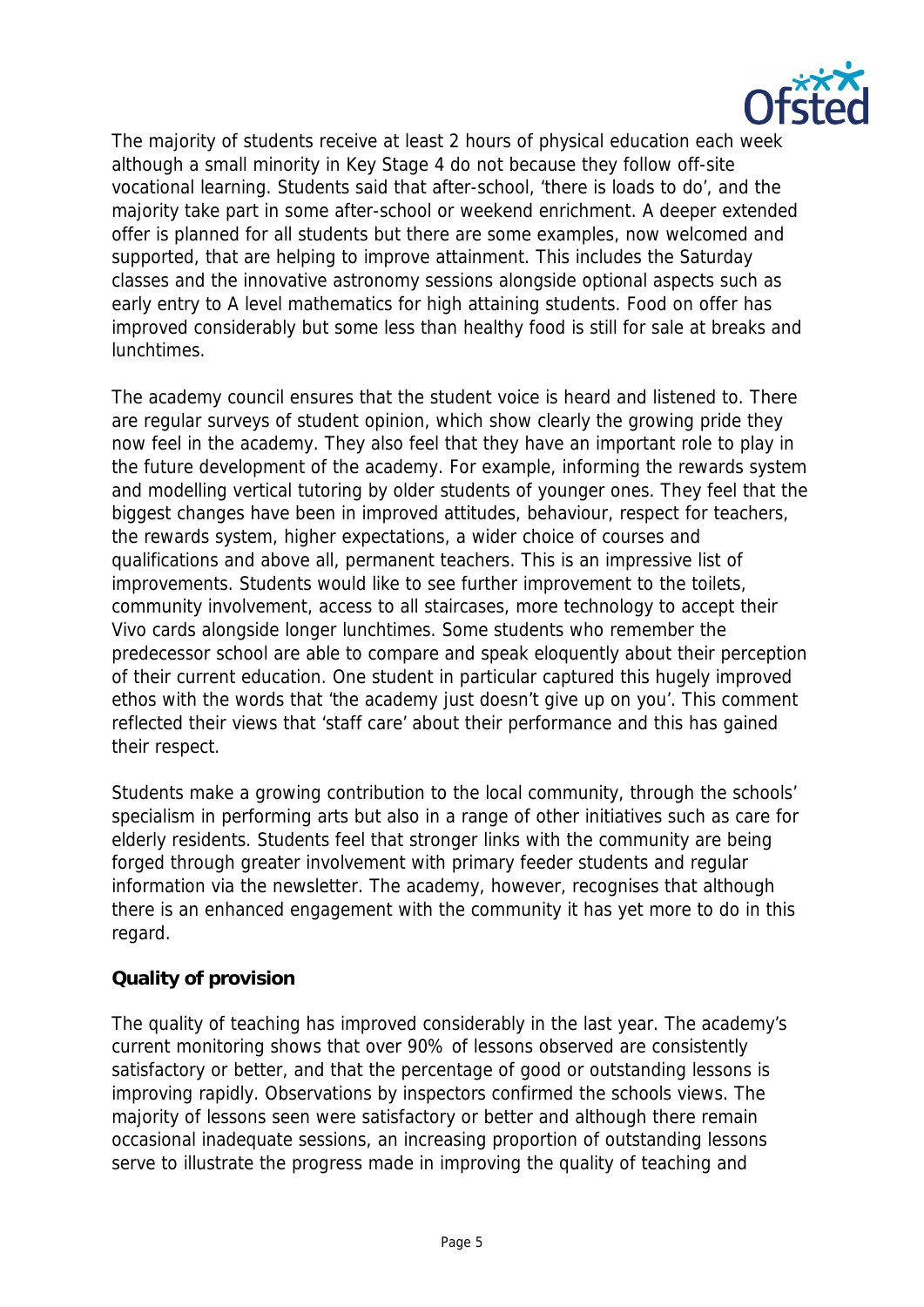

learning and developing good practice. A thoughtful programme of sharing this expertise more widely across the academy to further enhance the quality of teaching is underway. This benefits particularly from practical support and close collaboration with the academy's sponsor, Barnfield College.

This improvement has been achieved through regular staff training and development coupled with a rigorous programme of monitoring involving lesson observations of all teachers. Rigorous procedures are in place to monitor the effectiveness of all aspects of their work and all teachers and middle leaders are held fully accountable for what is achieved in their subjects and areas of responsibility. Senior managers have identified a group of teachers who demonstrate the best practice and are using them to support others. They have also identified those teachers that need further support to improve the quality of learning in their lessons in order to continue to increase the proportion of lessons moving from being satisfactory to good. In outstanding lessons observed there was a high level of questioning of students that required extended vocabulary in responses which encouraged the students to think more deeply.

Particular strengths include high expectations by teachers, strong subject knowledge and an enthusiasm for the subject, effective organisation and lesson planning and good classroom management. Where these features are evident teachers quickly establish positive relationships and student behaviour improved. Inspectors also observed good use of group work and new technologies helping to make learning fun and interesting. This included the use of song and dance across subjects. The use of technology to make lessons more engaging is commonplace but it is not always used as interactively as it could be. When it is used to show, for example, video clips and animation the students responded well and progress became much more rapid. Teachers take frequent opportunities to encourage independent learning and are keen to improve behaviour in a positive way through a good use of praise.

There remain occasional examples of low expectations about presentation, especially in written work, some variation in marking and limited note-making during discussion. The linking of lesson content to syllabus and exam questions is emerging as a key to improvement but it is not yet consistently done. Similarly, checking the progress of individual learners at stages during lessons is also evident in some but not all lessons. In the best lessons teachers took the opportunity to correct and improve student's literacy skills, both spoken and written, irrespective of the subject being taught. This is not yet evident in all lessons however and given the legacy of low levels of literacy this remains a key priority for the academy.

A key feature of improvement is the securing of a bold and innovative curriculum, currently under development, but based on ensuring at an early stage students have the necessary basic skills and competencies needed to learn effectively and then later on meeting the individual needs and aspirations of students. This curriculum is also encouraging a greater emphasis on enterprise and economic well being. It is being developed in partnership with the College to widen student choice at all ages but particularly between the ages of 14 and 16.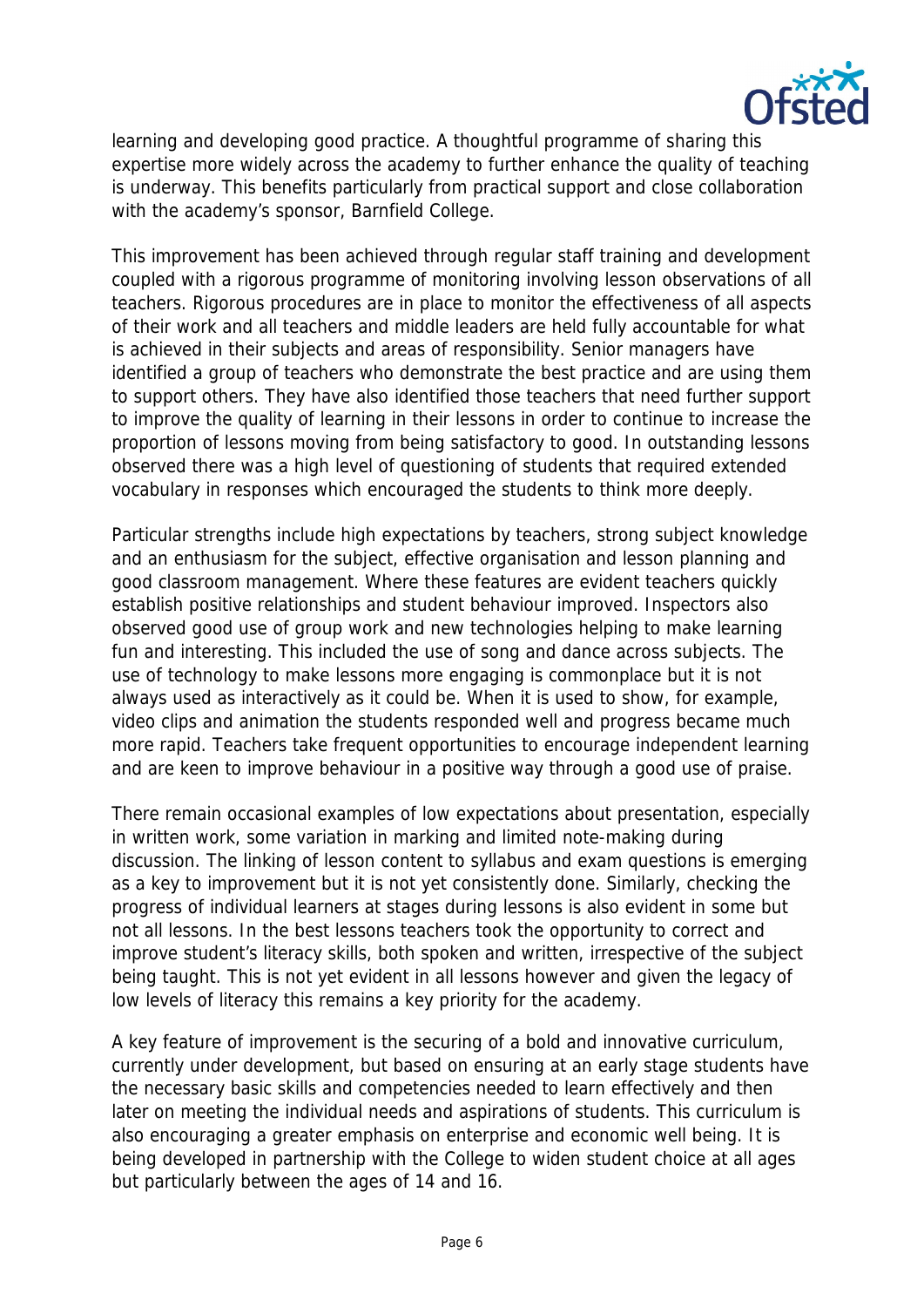

A good foundation programme in Year 7 has been extended into Year 8. At the end of Year 8 all students select three GCSE or BTEC courses to study over two or three years. This is quite new and has not yet been fully tested to gauge its effectiveness, but early signs show that students are responding positively to the wider choice and added challenge it provides for them. The college sponsor supports this development by offering a post 16 guarantee of provision to those students who wish it.

Students select from a wide range of entry level, GCSE and increasing range of BTEC awards. Students value this breadth of choice. Flexibility allows students less suited to GCSE studies to access vocational learning off site. A good quality enrichment programme is valued by students and increasingly allows many of them to study for additional GCSE awards in their own time after school and at weekends.

#### **Leadership and management**

The leadership and management of the academy contribute to outstanding progress through a very successful mix of talents allied to crisp and rigorous analysis of strengths and weaknesses. This rigour is underpinned by the thoughtful integrity of decision making at the most senior level. The successful partnership with Barnfield College is a particular feature with evidence of genuine collaboration at a practical level (the principal of the college helped teach on weekends to establish additional mathematics classes for example) alongside some visionary approaches to curriculum development and regeneration and high strategic challenge. This has helped secure rapidly improving opportunities for students locally, a fact which the students themselves recognise.

The academy's principal shows a profound depth of integrity in decision-making processes and in long term planning. He has the confidence and the respect of the academy community and is popular amongst students who particularly appreciate that he greets them almost daily. Plans are thought out well, ambitious and illustrate a commitment to long-term sustainable growth. The academy does not adopt a quick fix approach to improvement, especially in curriculum innovation, and yet has managed genuine success in a short period. As a consequence aspirations are rising throughout the academy both for students and staff. It is transformational.

However, this constructive and developmental approach is backed by clarity of action, rigorous analysis and high challenge. Departmental reviews (MOVER reviews), carried out earlier in the year are honest, detailed and frank. They are used to set high expectations of staff and closely linked to student achievement and standards. The senior leadership team have implemented a series of systems to ensure that accurate tracking of student achievement is a core focus. The work of the associate principal has been key in establishing the ethos and validity of this system. This team have recently restructured the management team throughout the academy in response to internal reviews and, although there remain some changes yet to come, this reorganisation has been effectively implemented. There are some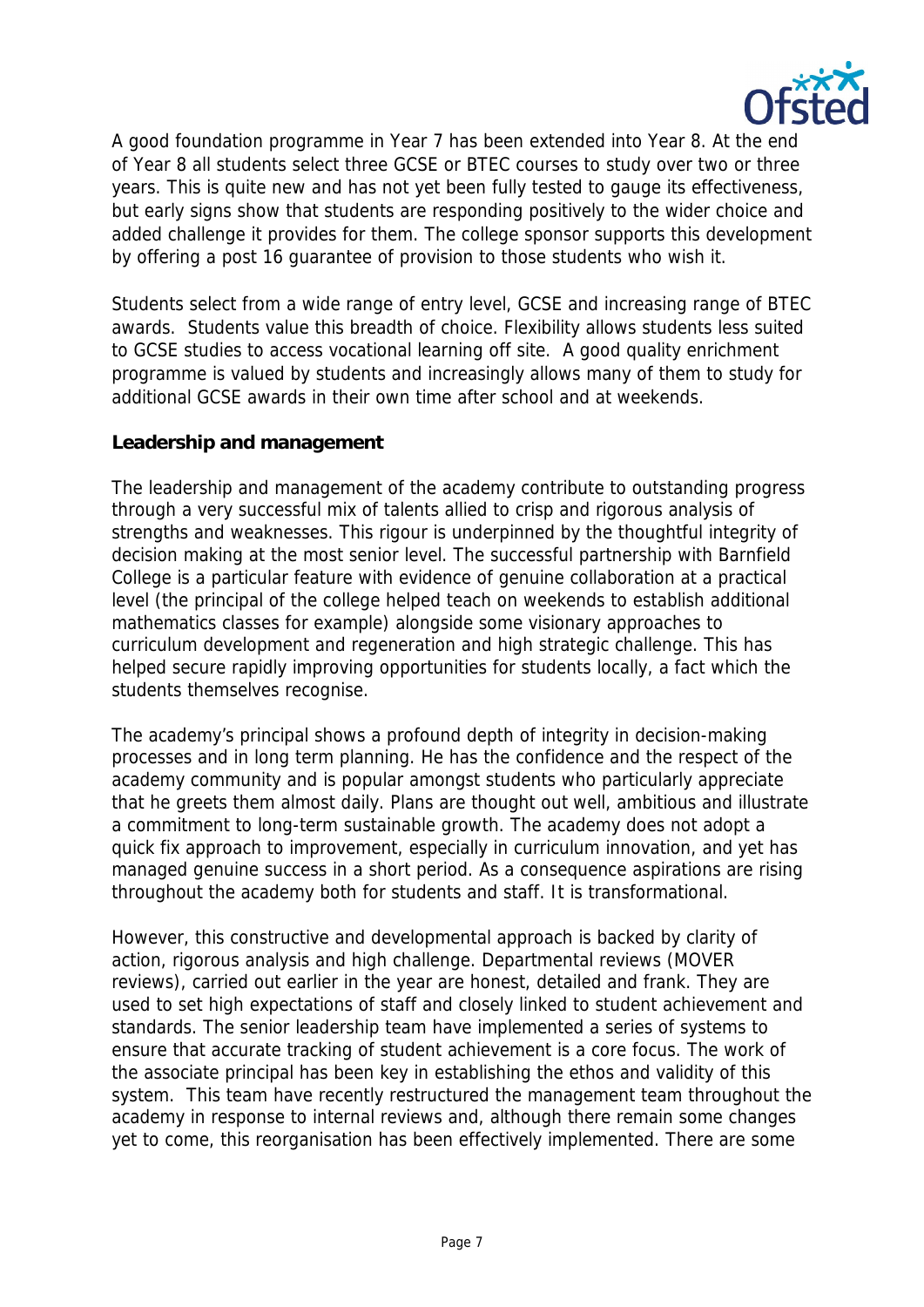

inconsistencies in the quality of leadership at subject level which shows in the departmental reviews and is reflected in some subjects underperforming, such as humanities. There are also examples of internal monitoring in which some departments evaluate their own lessons with a focus on teaching skills rather than learning. The effect of this is to dilute the emphasis on student progress found in most departments. Decisive action has either been taken or is planned to improve this. This level of accurate self evaluation and strong leadership indicates a high capacity to improve further.

The Chair of the Board of Directors, as principal of the sponsor college, is a strong ambassador for the academy, striking a balance between a 'hands on' involvement with frequent contact with a strategic vision and challenge. This energy and drive, together with the vision and attention to detail provided by the principal and associate principal is the driving force behind the academy's strong progress so far. The board of directors use their expertise to provide direction alongside practical involvement such as enhancing the vocational links with businesses locally. Financial monitoring systems are secure and forward thinking.

### **External support**

The academy is part of a strong federation and benefits from a close partnership between Barnfield College and the sister academy, Barnfield West. This partnership is exemplified by the sharing of resources and expertise in addition to the developing of a shared strategic vision for the local area. The support from the college in particular in developing, for example, a vocational strand to the curriculum and by the offer of a post 16 place for those students who may benefit from it has contributed well to the success so far. The accurate guidance from the school improvement partner has helped secure the correct priorities for the academy and has contributed to the current progress.

#### **Main Judgements**

The academy has made outstanding progress towards raising standards with good progress in improving teaching.

**Priorities for further improvement**

- Secure a greater focus on improving core literacy skills in all subjects
- **E** Ensure that the quality of management at all levels mirrors that at the top by increasing the focus in lesson evaluations on learning and by improved departmental planning
- Develop a consistency of monitoring across departments by modelling the best practice